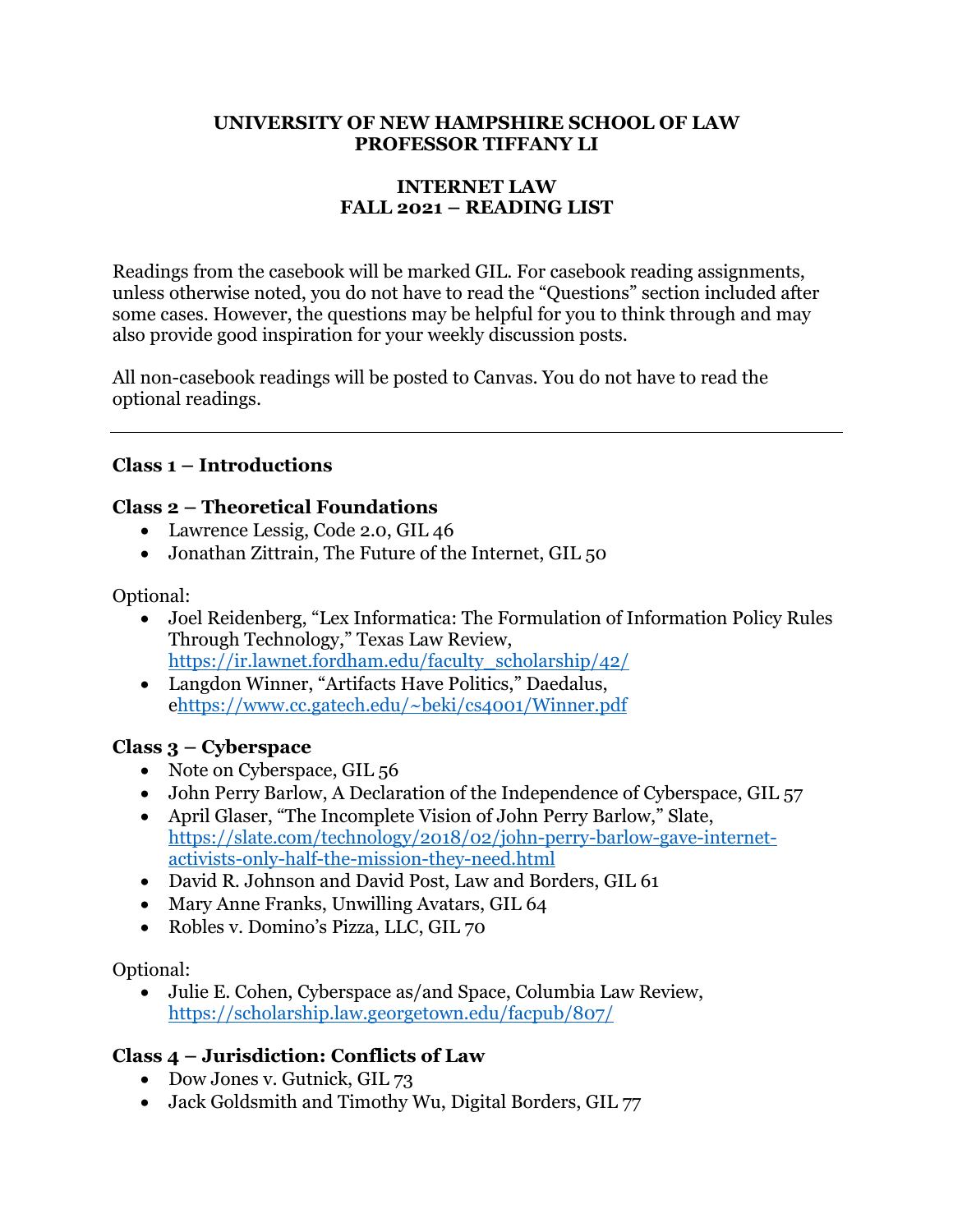• Equustek I, II, III, GIL 81-89

### **Class 5 – Jurisdiction: U.S. Law**

- Civil Jurisdiction, GIL 93
- Burdick v. Superior Court, GIL 94
- Ayyadurai v. Floor64, GIL 103
- Criminal Jurisdiction, GIL 107
- U.S. v. Auernheimer, GIL 108
- The Commerce Clause, GIL 112
- In Re Facebook, GIL 114

### **Class 6 – Online Speech**

- U.S. Constitution, Amend. 1, GIL 122
- Note on First Amendment Tiers of Scrutiny, GIL 122
- Packingham v. North Carolina, GIL 123
- Campbell v. Reisch, GIL 127
- Note on the Press, GIL 134
- Texas v. Johnson, GIL 136
- Bland v. Roberts (1), GIL 136
- Bland v. Roberts (2), GIL 138

#### Optional:

• "SLAPP Suits," Last Week Tonight With John Oliver," https://www.youtube.com/watch?v=UN8bJb8biZU

#### **Class 7 –Internet Architecture (Guest Speaker – Laurin Weissinger, Tufts University)**

- Barry M. Leiner, et al., "A Brief History of the Internet," https://groups.csail.mit.edu/ana/A%20brief%20history%20of%20the%20intern et%20-%20p22-leiner.pdf
- Technical Primer: The Internet, GIL 28

#### Optional:

• Ethan Zuckerman & Andrew McLaughlin, Introduction to Internet Architecture and Institution, https://cyber.harvard.edu/digitaldemocracy/internetarchitecture.html

### **Class 8 – Harmful Speech**

- danah boyd, It's Complicated, GIL 146
- Violent Speech + Questions, GIL 150
- Gawker Media v. Bollea, GIL 161
- Syder v. Phelps, GIL 171
- Danielle Citron, Cyber Civil Rights, Boston University Law Review, p. 98-111, https://papers.ssrn.com/sol3/papers.cfm?abstract\_id=1271900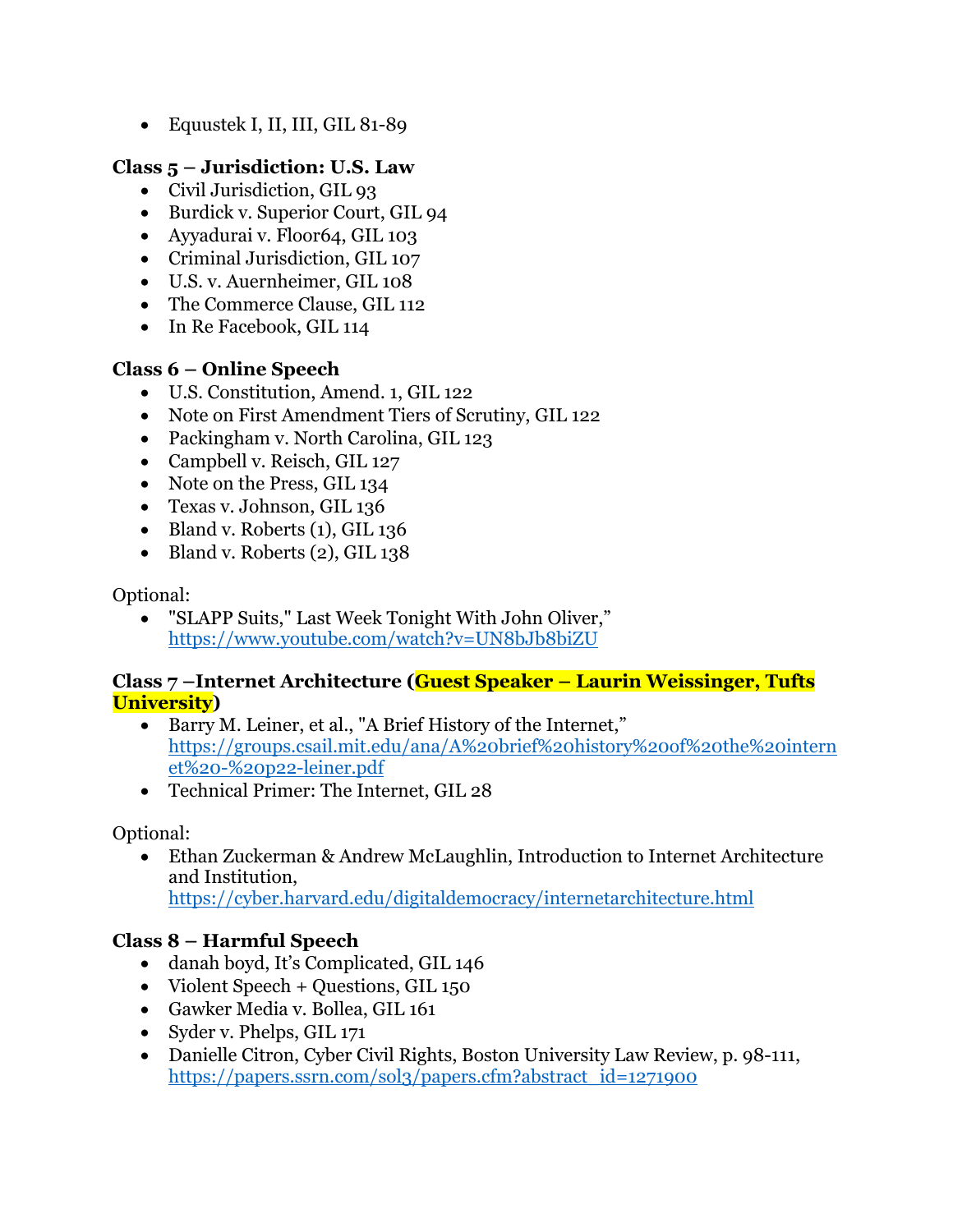### **Class 9 –More Harmful Speech**

- State v. Austin, GIL 189
- Samantha Cole, "The Kim Kardashian Deepfake Shows Copyright Claims Are Not the Answer," Vice, https://www.vice.com/en/article/j5wngd/kim-kardashiandeepfake-mark-zuckerberg-facebook-youtube
- Facebook, "Hard Ouestions: Who Should Decide What Is Hate Speech in an Online Global Community?" https://about.fb.com/news/2017/06/hardquestions-hate-speech/
- Ángel Díaz, "Global Internet Forum to Counter Terrorism's 'Transparency Report' Raises More Questions Than Answers," Just Security, https://www.justsecurity.org/66298/gifct-transparency-report-raises-morequestions-than-answers/

### **Class 10 – Section 230 (Guest Speaker – Jess Miers, Google)**

- Section 230 Intro, GIL 198-200
- Zeran v. AOL, GIL 201
- Jones v. Dirty World Entertainment, GIL 207
- Doe v. MySpace, GIL 217
- Note on FOSTA, GIL 220
- Blake E. Reid, "Section 230 of...what?" https://blakereid.org/section-230-ofwhat/

Optional:

- C.A. Goldberg, "WTF Is The CDA230?" https://www.cagoldberglaw.com/wtf-isthe-cda230/
- Mike Masnick, "Hello! You've Been Referred Here Because You're Wrong About Section 230 Of The Communications Decency Act," Techdirt, https://www.techdirt.com/articles/20200531/23325444617/hello-youve-beenreferred-here-because-youre-wrong-about-section-230-communicationsdecency-act.shtml
- Kendra Albert, Emily Armbruster, Elizabeth Brundige, Elizabeth Denning, Kimberly Kim, Lorelei Lee, Lindsey Ruff, Korica Simon, and Yueyu Yang, "FOSTA in Legal Context," https://papers.ssrn.com/sol3/papers.cfm?abstract\_id=3663898

#### **Class 11– Platform Reform**

- Danielle Keats Citron and Benjamin Wittes, "The Internet Will Not Break: Denying Bad Samaritans § 230 Immunity," Fordham Law Review, http://fordhamlawreview.org/wpcontent/uploads/2017/10/Citron\_November\_v86.pdf
- Eric Goldman, "Why Section 230 Is Better Than the First Amendment," Notre Dame Law Review, https://scholarship.law.nd.edu/cgi/viewcontent.cgi?article=1074&context=ndlr\_ online

Optional: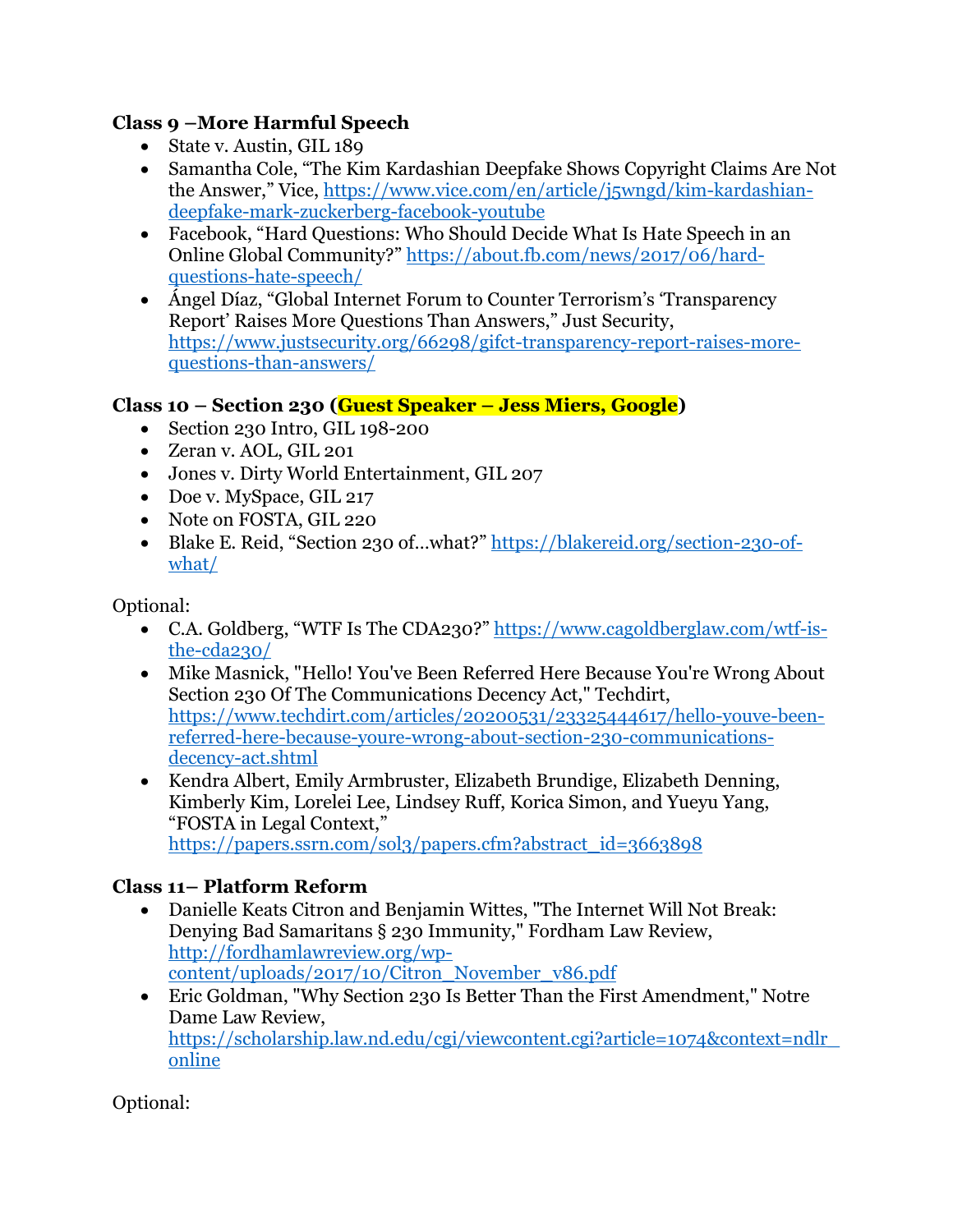- Annemarie Bridy, "Remediating Social Media: A Layer-Conscious Approach," Boston University Journal of Science and Technology, https://papers.ssrn.com/sol3/papers.cfm?abstract\_id=3154117
- Felix T. Wu, "Collateral Censorship and the Limits of Intermediary Immunity," Notre Dame Law Review, https://papers.ssrn.com/sol3/papers.cfm?abstract\_id=1950631

### **Class 12 – Contracts**

- Meyer v. Uber Technologies, GIL p. 343-348
- Cullinane v. Uber Technologies, GIL p. 348-350
- Restatement (Second) of Torts [Trespass], GIL p. 352
- Intel v. Hamidi, GIL p. 352-358
- Note on Spam, 359-361
- Choose any app/site and read the full TOS and Privacy Policy

## **Class 13 – FTC and Privacy**

- In re Snapchat, GIL p. 307-312
- Daniel Solove and Woodrow Hartzog, "The FTC and the New Common Law of Privacy," Columbia Law Review (2014), pp. 590-599, 606-619, https://papers.ssrn.com/sol3/papers.cfm?abstract\_id=2312913
- Section 5 of the FTC Act, 15 U.S.C. Sec.  $45 \text{read } (a)(1), (a)(2), (n),$ https://www.law.cornell.edu/uscode/text/15/45

#### **Class 14– Artificial Intelligence (Guest Speaker – Blakely H. Payne, University of Colorado at Boulder)**

- Meredith Broussard, Artificial Unintelligence, https://ebookcentral.proquest.com/lib/unh/detail.action?docID=5355856, p. 13- 39
	- o *You must be signed into your UNH account to read/download. Check w/librarians if you have problems accessing this book.*
- Harry Surden, "Machine Learning and Law," 89 Wash. L. Rev. 87 (2014), p. 89- 95, https://scholar.law.colorado.edu/articles/81/
- Joy Buolamwini, "Why I'm Fighting Algorithmic Bias," TED, https://www.youtube.com/watch?v=UG\_X\_7g63rY
	- o *CC and transcript are available in the settings for this video.*

## **Optional:**

- Joshua A. Kroll et al., "Accountable Algorithms," 165 U. Pa. L. Rev. 633 (2017), https://ssrn.com/abstract=2765268
- Kate Crawford, "The Hidden Biases in Big Data," Harvard Business Review, https://hbr.org/2013/04/the-hidden-biases-in-big-data

## **Class 15 – Online Privacy**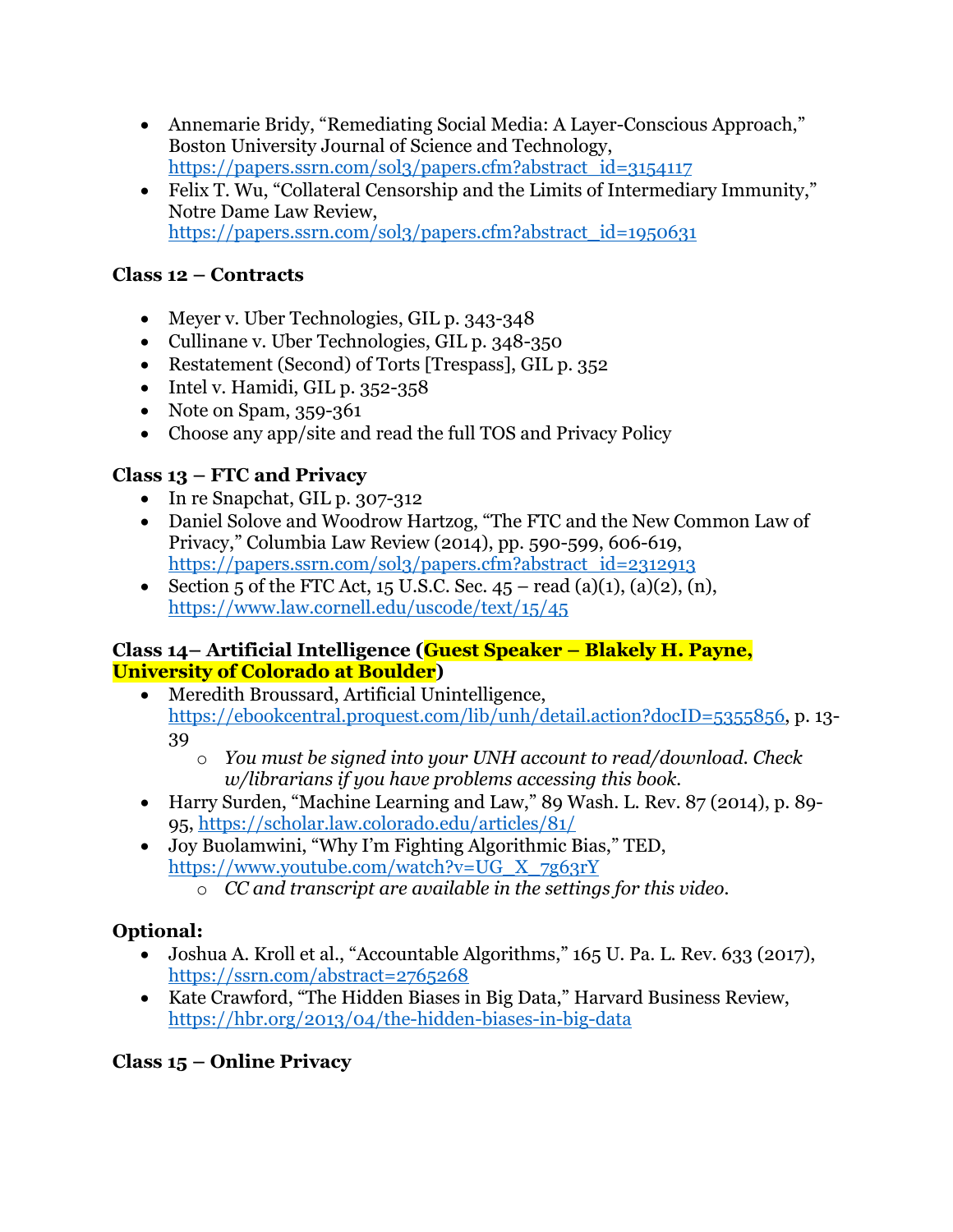- *Note: For a refresher on technical aspects of how the internet works, see the readings and class recordings from September 15, as well as the optional readings for today.*
- In re Doubleclick, GIL p. 290-295
- Chris Yiu, tweetstorm on ad tracking, GIL p. 305-306
- Shoshana Wodinsky, "The Butt Pajamas Will Follow You Forever," Gizmodo https://gizmodo.com/the-butt-pajamas-will-follow-you-forever-1845929307
- Alex Kantrowitz, "Apple's power move to kneecap Facebook advertising is working," CNBC, https://www.cnbc.com/2021/09/24/apples-ios-changes-hurtfacebooks-ad-business.html

## **Optional**

- Meg Leta Jones and Margot Kaminski, "An American's Guide to the GDPR," Denver Law Review, p. 97-101, 111-119, https://papers.ssrn.com/sol3/papers.cfm?abstract\_id=3620198
- CCPA, GIL 313-321
- Julie Evans, "Networking, Ack!," Wizard Zines, https://wizardzines.com/zines/networking/
- Steven Li, "How Does the Internet Work?, https://user3141592.medium.com/how-does-the-internet-work-edc2e22e7eb8

# **Class 16 – Copyright I**

- Copyright Overview, GIL p. 412-414
- Copyright Act [Exclusive Rights and First Sale], GIL p. 432-433
- Perfect 10, Inc. v. Amazon, GIL p. 440-441
- American Broadcasting v. Aereo, GIL 442-444
- A&M Records v Napster, GIL 492-496
- Sinclair v. Ziff Davis [Sinclair I and Sinclair II], GIL 446-448

# **Class 17 – Copyright II**

- Copyright Act [ Fair Use], GIL 468-469
- Katz v Google, GIL 469-472
- Perfect 10 v Amazon, GIL 475-478
- Section 512, GIL 501-505 (skim text of statute)
- Lenz v. Universal, GIL 507-511
- *Video* YouTube Content ID, https://www.youtube.com/watch?v=9g2U12SsRns

## Optional:

- Katharine Trendacosta, Reevaluating the DMCA 22 Years Later, Electronic Frontier Foundation, https://www.eff.org/deeplinks/2020/02/reevaluatingdmca-22-years-later-lets-think-users
- Re-read: Samantha Cole, "The Kim Kardashian Deepfake Shows Copyright Claims Are Not the Answer," Vice, https://www.vice.com/en/article/j5wngd/kim-kardashian-deepfake-markzuckerberg-facebook-youtube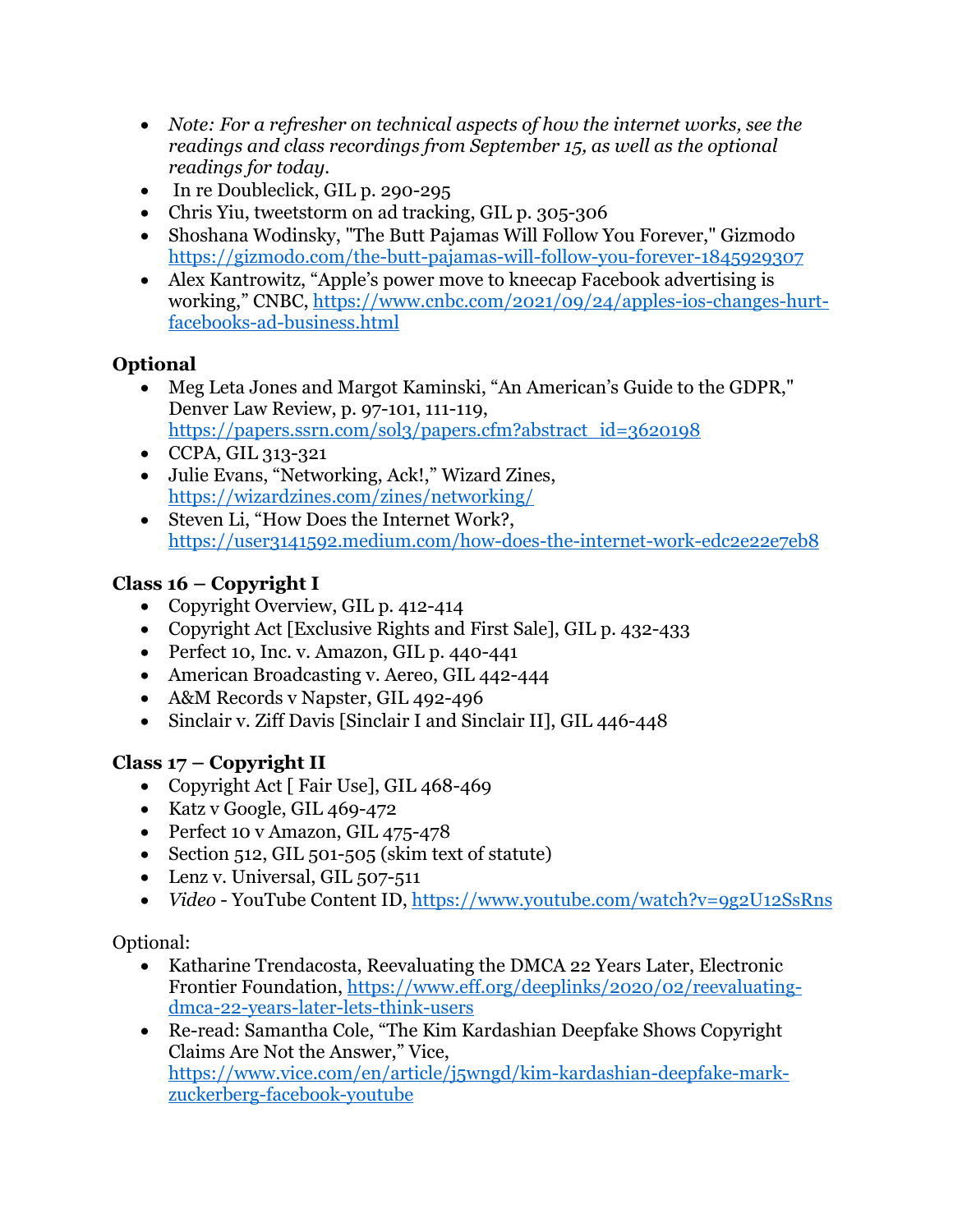• Todd Spangler, "Cop Played Taylor Swift Song Hoping YouTube's Copyright System Would Block BLM Protestor's Video, Ploy Backfires," Variety, https://variety.com/2021/digital/news/police-taylor-swift-copyright-youtubeblm-1235010756/

### **Class 18 – Open Source/Licensing/More (Guest Speaker – Luis Villa, Tidelift)**

- Background
	- o Please read the first two sections, on "Defaults and Overrides" and "Intellectual Property Law": https://blueoakcouncil.org/primer (Links to an external site.)This primer attempts to provide a quick primer to the IP and contract law that underlies open source licensing.
		- This document is an ongoing work in progress, so suggestions welcome at feedback@blueoakcouncil.org (which goes to Luis Villa and a few others).
- Actual Licenses
	- o The first licenses listed in each group below are shorter, simpler, but lessused licenses. Optional links are to the licenses which are actually used in the wild- unfortunately, these are often much harder to read; please don't feel you need to read them unless you're curious.
	- o Permissive Licenses
		- § WTFPL: Open source can be at times humorous and at times angry. This license captures a bit of both: http://wtfpl.net/ (Links to an external site.)
		- § The Blue Oak Model License, 1.0.0: This is the "state of the art" in trying to give things away: https://blueoakcouncil.org/license/1.0.0 (Links to an external site.)
		- § *(optional): Apache License, 2.0: This is one of the most widelyused legal documents in existence (not just most widely-used open source license). It was state of the art in the early-2000s, but now shows its age in some ways. https://www.apache.org/licenses/LICENSE-2.0* (Links to an external site.)
	- o Copyleft Licenses
		- § Simple Public License: This is a simplified version of the GNU General Public License, v2 ("GPL"). GPL itself is not a well-drafted license, but is the original "copyleft" license and used by many key open source projects, including the Linux kernel: https://opensource.org/licenses/Simple-2.0 (Links to an external site.)
		- § *(optional): Affero General Public License, 3.0: The most "advanced" and complex version of the GPL: https://www.gnu.org/licenses/agpl-3.0.en.html* (Links to an external site.)
- *Optional: Where Is Open Going?*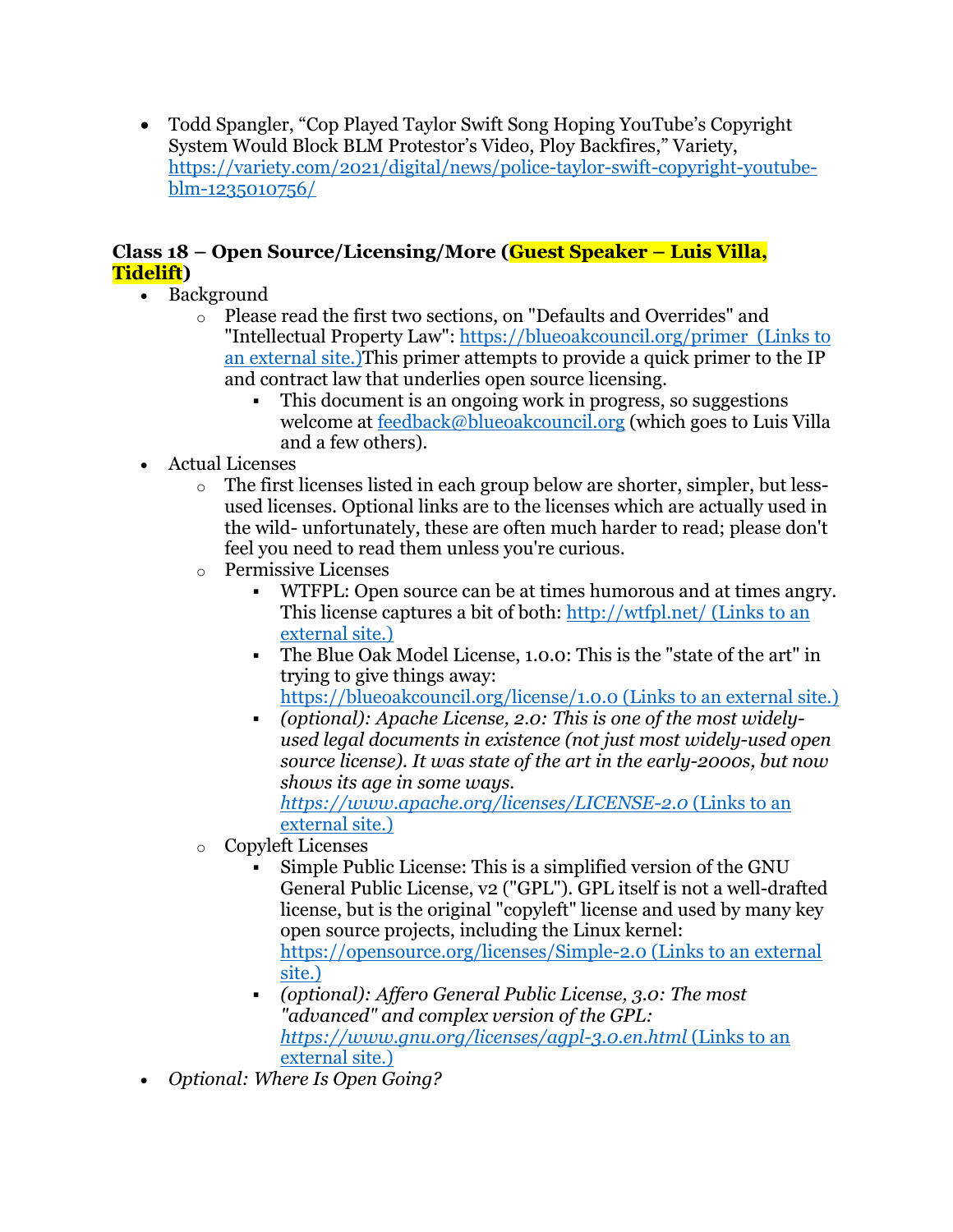- o *(optional): a blog post surveying some of the many ways in which "open" is winning, but also in the process getting more complicated: https://michaelweinberg.org/blog/2021/10/06/next-wave-open/ (Links to an external site.)*
- o *(optional): a case filed today, and good survey of the legal mechanics involved in enforcing open licensing: https://sfconservancy.org/vizio*

### **Class 19 – Trademarks and Domains**

- Trademark Basics, GIL 378-379
- Tiffany Inc. v. Ebay, GIL 388-393
- Domain Names (Introduction to Section), GIL 395
- Title 15, US Code, GIL 395-397
- Taubman Co v. Webfeats, GIL 397-402
- Uniform Domain Name Dispute Resolution Policy, GIL 403-405 *skim*
- Curt Mfg. v. Sabin, GIL 406-409

Optional:

- James Ball, "Meet the seven people who hold the keys to worldwide internet security," The Guardian' https://www.theguardian.com/technology/2014/feb/28/seven-people-keysworldwide-internet-security-web (Links to an external site.)
- Dave Lee, "Has the U.S. just given away the internet?" BBC News, https://www.bbc.com/news/technology-37527719 (Links to an external site.)

### **Class 20 - Fair Use, Remix Culture, Open**

- Re-read
	- o Perfect 10 v Amazon, GIL 475-478
	- $\circ$  Section 512, GIL 501-505 (skim text of statute)
	- $\circ$  Lenz v. Universal, GIL 507-511
	- o *Video* YouTube Content ID,
		- https://www.youtube.com/watch?v=9g2U12SsRns
- Lawrence Lessig, "Free(ing) Culture for Remix," 2004 UTAH L. REV. 961 (2004).
	- o Lawrence Lessig, Free(ing) Culture for Remix, 2004 UTAH L. REV. 961  $(2004).$
- Rebecca MacKinnon, *Consent of the Networked*, chapter 2
	- o https://ebookcentral.proquest.com/lib/unh/reader.action?docID=86868 2&ppg=1 (sign in to view)
- *Audio or Transcript* Kimberly Adams and Jesus Alvarado, "Why it's so hard for biographies about women to stay on Wikipedia," Marketplace Tech, https://www.marketplace.org/shows/marketplace-tech/why-its-so-hard-forbiographies-about-women-to-stay-on-wikipedia/ (Links to an external site.)
- *Skim* M. Locklear, "Wikipedia had no idea it would become a YouTube fact checker," Engadget, https://www.engadget.com/2018-03-15-wikipedia-unawarewould-be-youtube-fact-checker.html (Links to an external site.)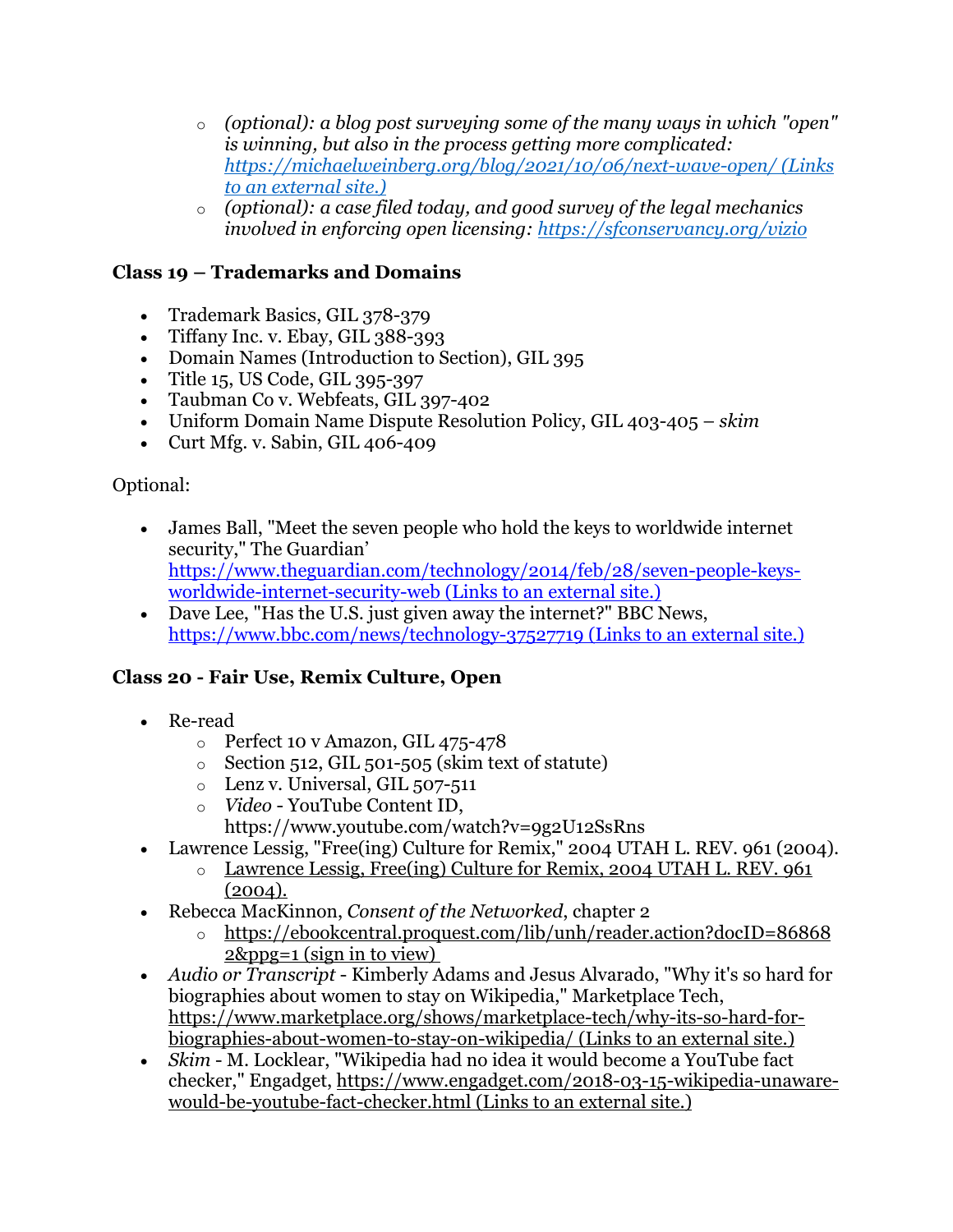• Taylor Lorenz and Laura Zornosa, "Are Black Creators Really on Strike From Tiktok?," New York Times, https://www.nytimes.com/2021/06/25/style/blacktiktok-strike.html (Links to an external site.)

Optional:

- "What is open?," Open Knowledge Foundation, https://okfn.org/opendata/
- Katharine Trendacosta, Reevaluating the DMCA 22 Years Later, Electronic Frontier Foundation, https://www.eff.org/deeplinks/2020/02/reevaluatingdmca-22-years-later-lets-think-users
- Re-read: Samantha Cole, "The Kim Kardashian Deepfake Shows Copyright Claims Are Not the Answer," Vice, https://www.vice.com/en/article/j5wngd/kim-kardashian-deepfake-markzuckerberg-facebook-youtube
- Todd Spangler, "Cop Played Taylor Swift Song Hoping YouTube's Copyright System Would Block BLM Protestor's Video, Ploy Backfires," Variety, https://variety.com/2021/digital/news/police-taylor-swift-copyright-youtubeblm-1235010756/

## **CLASS 21–Computer Access, CFAA, Hacking**

- Restatement (Second) of Torts [Trespass], GIL p. 352
- Intel v. Hamidi, GIL p. 352-358
- Note on Spam, 359-361
- Computer Fraud and Abuse Act, GIL 362-363
- U.S. v. Morris, GIL 365-367
- Van Buren v. U.S., GIL 367-371
- HiQ Labs v. LinkedIn, GIL 372-376

## **Optional:**

- Orin S. Kerr, Cybercrime's Scope, GIL 364
- Lam Thuy Vo, Web scraping is a tool, not a crime, MIT Tech Review, https://www.technologyreview.com/2020/12/08/1013440/web-scraping-vanburen-case-supreme-court-opinion/
- Kashmir Hill, Your Face Is Not Your Own, New York Times
	- o NYT Link: https://www.nytimes.com/interactive/2021/03/18/magazine/facialrecognition-clearview-ai.html
	- o UNH Link: https://unh.idm.oclc.org/login?url=https://www.proquest.com/magazine s/your-face-is-not-own/docview/2502919091/se-2

## **Class 22–Communications Privacy**

- Fourth and Fifth Amendments, GIL 224-227
- Riley v. California, GIL 228-235
- Note on Online Identification, 272-273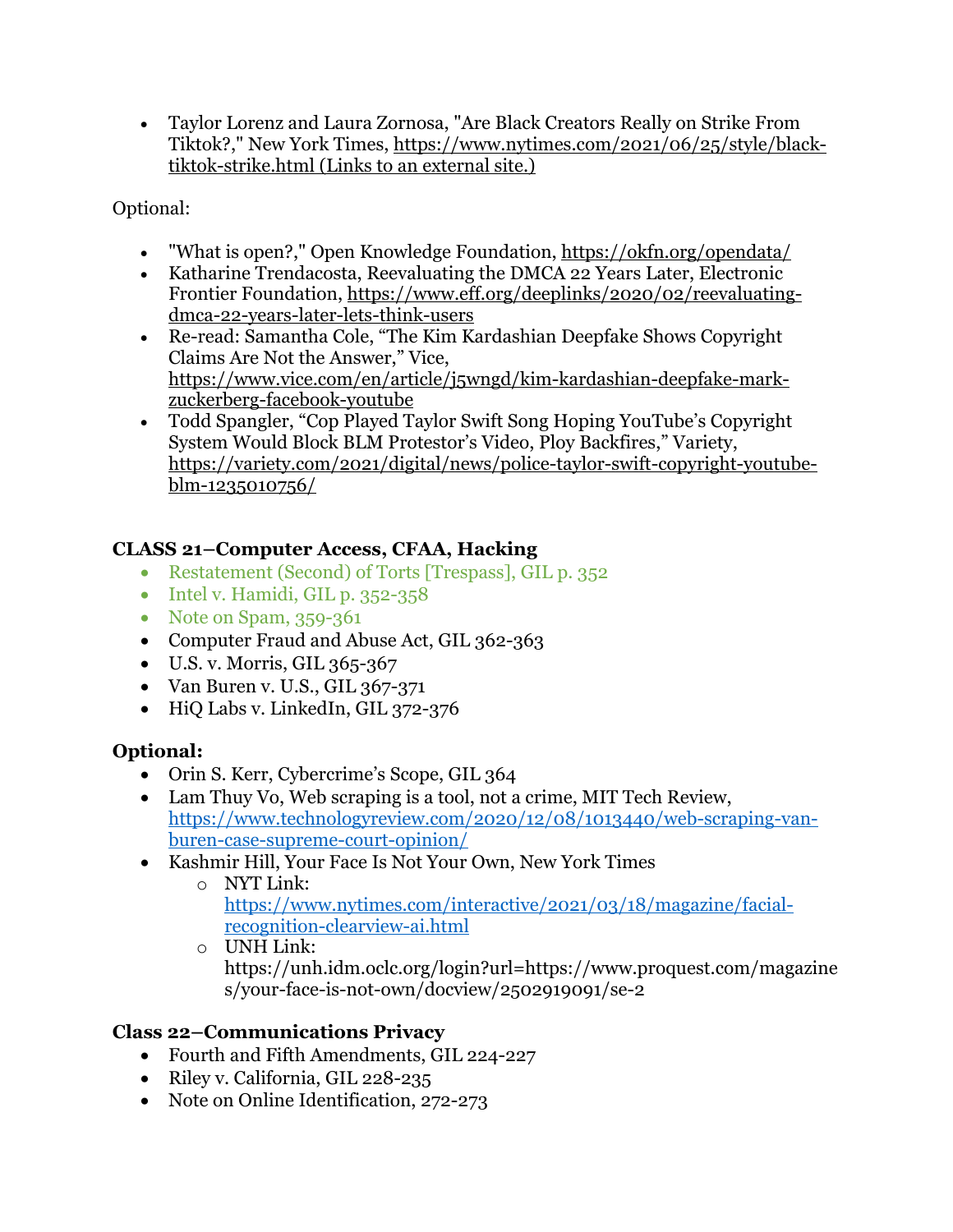- Stored Communications Act, GIL 260-263
- Andy Yen, Why we should all care about encryption, really, TED Ideas, https://ideas.ted.com/why-we-should-all-care-about-encryption-really/
- Catherine De Bolle and Cyrus R. Vance, Jr., The last refuge of the criminal: encrypted smartphones, Politico, https://www.politico.eu/article/the-lastrefuge-of-the-criminal-encrypted-smartphones-data-privacy/

### **Optional**

- Technical Primer: Cryptography, GIL p. 40-44
- Amelia Nierenberg, Signal Downloads Are Way UP Since the Protests Began, New York Times,
	- o NYT Link: https://www.nytimes.com/2020/06/11/style/signalmessaging-app-encryption-protests.html
	- $\circ$  UNH Link: https://unh.idm.oclc.org/login?url=https://www.proquest.com/blogspodcasts-websites/signal-downloads-are-way-up-since-protestsbegan/docview/2411652187/se-2
- *Listen* Lawfare Podcast: Mayank Varia and Riana Pfefferkorn on Apple's Decision to Scan for Child Exploitation Material, https://www.lawfareblog.com/lawfare-podcast-mayank-varia-and-rianapfefferkorn-apples-decision-scan-child-exploitation-material

### **Class 23 – Antitrust Law (Guest – Nikolas Guggenberger, Yale Law School)**

• Introduction and Executive Summary of the 2020 House Majority Report on Competition in the Digital Economy, https://judiciary.house.gov/uploadedfiles/competition\_in\_digital\_markets.pdf? utm  $campaign=4493-519$ 

### **Class 24 – Comms Privacy, National Security**

- Review readings from November 10 (Communications Privacy)
- Jeremy Hsu, "The Strava Heat Map and the End of Secrets," Wired https://www.wired.com/story/strava-heat-map-military-bases-fitness-trackersprivacy/
- Robert Chesney, "TikTok and the Law:" A Primer, Lawfare https://www.lawfareblog.com/tiktok-and-law-primer-case-you-need-explainthings-your-teenager
- 18 USC 2339A-B, https://www.law.cornell.edu/uscode/text/18/part-I/chapter-113B
- Daisuke Wakabayashi and Kate Conger, *Google Wants to Work With the Pentagon Again, Despite Employee Concerns*, NY Times
	- o UNH Link: https://www.proquest.com/nytimes/docview/2592438883/C2F1C03FDA D8464EPQ/9
		- o NYT Link: https://www.nytimes.com/2021/11/03/technology/googlepentagon-artificial-intelligence.html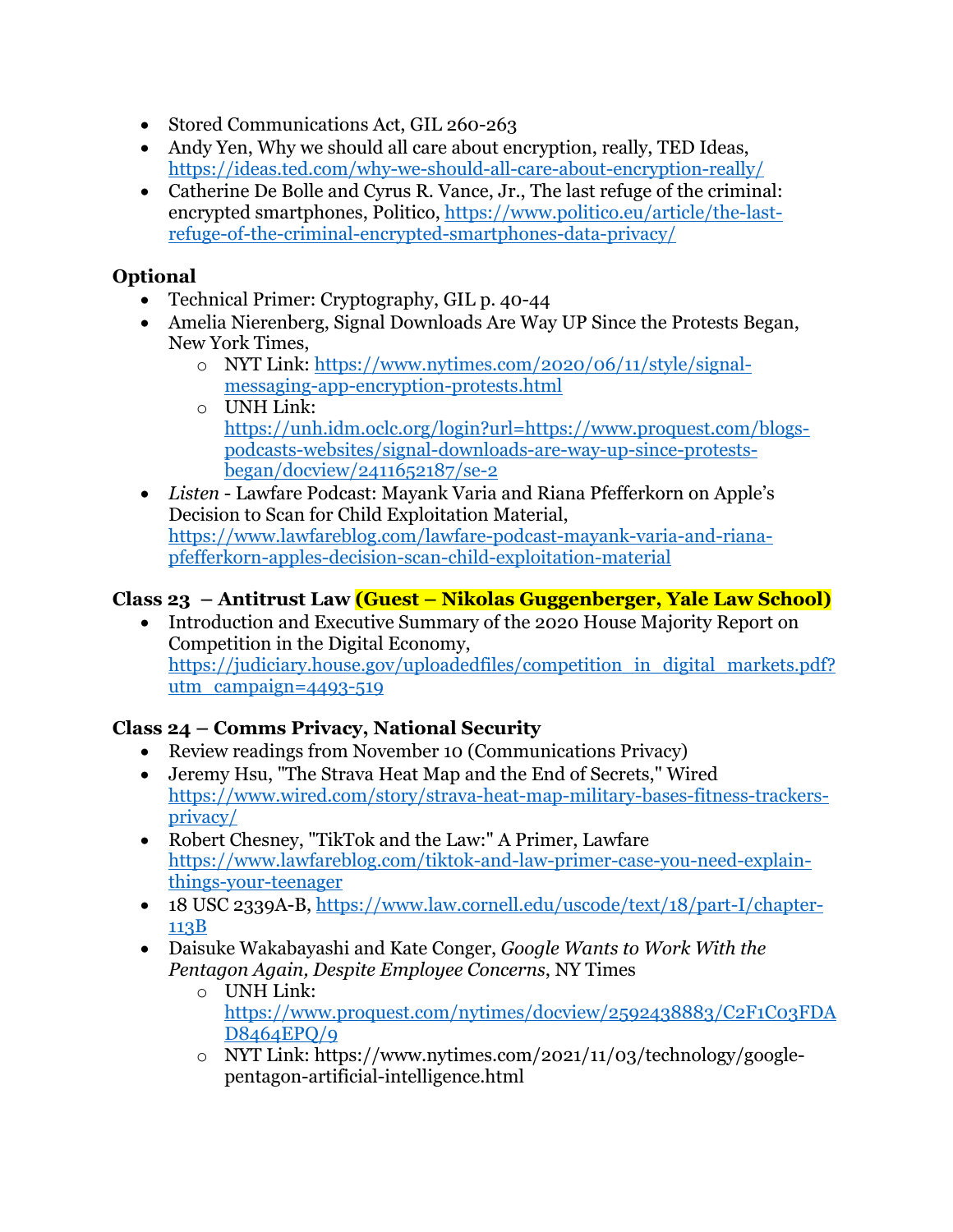### **Optional:**

- Shirin Ghaffary, *Google says it's committed to ethical AI research. Its ethical AI team isn't so sure*, Vox, https://www.vox.com/recode/22465301/google-ethicalai-timnit-gebru-research-alex-hanna-jeff-dean-marian-croak
- Ellen Barry, *A Scientist is Arrested, and Academics Push Back*, NY Times
	- o UNH Link: https://www.proquest.com/nytimes/docview/2480830350/F1C1C28589 D94D12PQ/2
	- o NYT Link: https://www.nytimes.com/2021/01/26/us/mit-scientistcharges.html
- Bureau of Industry Security, *Export Controls: A Quick Start Guide* (Jan. 29, 2019), https://www.youtube.com/watch?v=Ihy5wPTITOM

# **Class 25 – Global Cyberlaw**

- Choose one (or more) of the below.
	- o Microsoft, The Need for a Digital Geneva Convention, https://blogs.microsoft.com/on-the-issues/2017/02/14/need-digitalgeneva-convention/ (skip the section titled "stronger individual tech sector responses)
	- o Mark A. Lemley, The Splinternet, Duke Law Journal, p. 1399-1410
		- Read: https://scholarship.law.duke.edu/dlj/vol70/iss6/3/
		- § You can also watch the lecture here: https://www.youtube.com/watch?v=5MEl4c5BVCw
	- o Duncan B. Hollis, *A Brief Primer on International Law and Cyberspace*, https://carnegieendowment.org/2021/06/14/brief-primer-oninternational-law-and-cyberspace-pub-84763
	- o Henry Gao, *Data regulation in trade agreements: different models and options ahead*, p. 324-331, https://www.wto.org/english/res\_e/booksp\_e/adtera\_e.pdf (stop before "Elements for the way forward")
- Choose one (or more) of the below.
	- o April Glaser and Saphora Smith, "Taliban violence drives Afghans to wipe social media profiles," NBC News, https://www.nbcnews.com/tech/technews/taliban-violence-drives-afghans-wipe-social-media-profilesrcna1731
	- o Gregory Warner and Emily Feng," Dream Boy and the Poison Fans," NPR https://www.npr.org/2020/09/16/913689551/dream-boy-and-thepoison-fans
		- Listen or read transcript (click on the icon to the left of "PLAYLIST" that looks like 4 lines)
	- o Lauren Frayer and Shannon Bond, India and Tech Companies Clash Over Censorship, Privacy, and Digital Colonialism, NPR, https://www.npr.org/2021/06/10/1004387255/india-and-techcompanies-clash-over-censorship-privacy-and-digital-colonialism
		- § Listen or read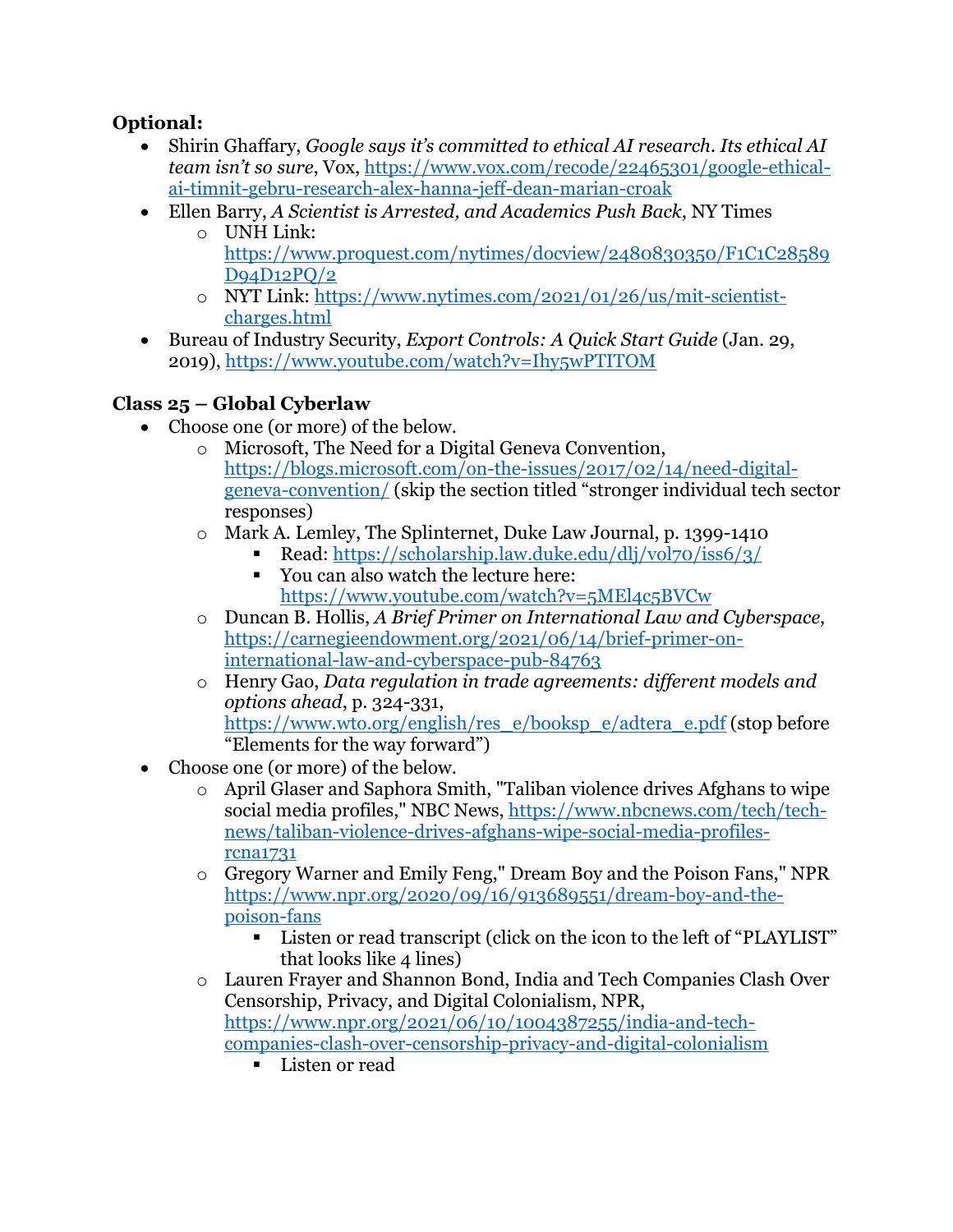- o Michael Kwet, Digital colonialism is threatening the Global South, Al Jazeera, https://www.aljazeera.com/opinions/2019/3/13/digitalcolonialism-is-threatening-the-global-south
- o Jillian C. York, When Governments Shut the internet Down https://thereboot.com/when-governments-turn-the-internet-off/

## Optional

- Anupam Chander, Facebookistan, North Carolina Law Review (2012), https://papers.ssrn.com/sol3/papers.cfm?abstract\_id=2061300
- Heather Schwedel, *Staff at Emoji HQ Are Going to Battle Over a "Frowning Pile of Poo*," Slate, https://slate.com/technology/2017/11/unicode-consortium-staffare-going-to-battle-over-a-frowning-pile-of-poo.html

## **Monday, November 22 – Tech, Labor, Power**

- Jacob Passy, *Do Airbnbs push up rents and house prices?,* MarketWatch, https://www.marketwatch.com/story/does-airbnb-really-make-housing-moreexpensive-these-researchers-say-they-found-an-answer-11612284049
- Deepa Shivaram, *More than 1 in 3 rural Black southerners lack home internet access, a new study finds*, NPR, https://www.npr.org/2021/10/06/1043666017/internet-access-rural-blacksoutherners-digital-infrastructure-divide
- Vittoria Elliott and Tekendra Parmar, *The despair and darkness of people will get to you*, Rest of World, https://restofworld.org/2020/facebook-internationalcontent-moderators/
- Edward Ongweso Jr., *Gig Workers' Only Chance to Pee Is Apparently an App*, https://www.vice.com/en/article/93w5by/gig-workers-only-chance-to-pee-isapparently-an-app
- Nate Raymond and Tina Bellon, *Group backed by Uber, Lyft pushes Massachusetts gig worker ballot measure*, Reuters, https://www.reuters.com/business/autos-transportation/group-backed-by-uberlyft-pushes-massachusetts-gig-worker-ballot-measure-2021-08-04/
- Brian Contreras, Tech workers are no longer afraid to go public. Here's how they found their voice, LA Times, https://www.latimes.com/business/story/2021-10- 27/protests-at-facebook-and-netflix-show-big-tech-workers-see-leaks-as-best**leverage**

# **Optional**

- *La Park La Brea A LLC v. AirBnB, Inc*, GIL
- Sarah T. Roberts, *Behind the screen: content moderation in the shadows of social media* (book – available for online reading from the UNH Libarary: https://unh.primo.exlibrisgroup.com/permalink/01USNH\_UNH/121i3ml/alma 991019025574305221)
- U.C. Santa Cruz, *Already Vulnerable, Gig Economy Workers in SF Suffer During Pandemic*, Survey Finds, PHYS ORG,https://phys.org/news/2020-05 vulnerable-gig-economy-workers-sf.html